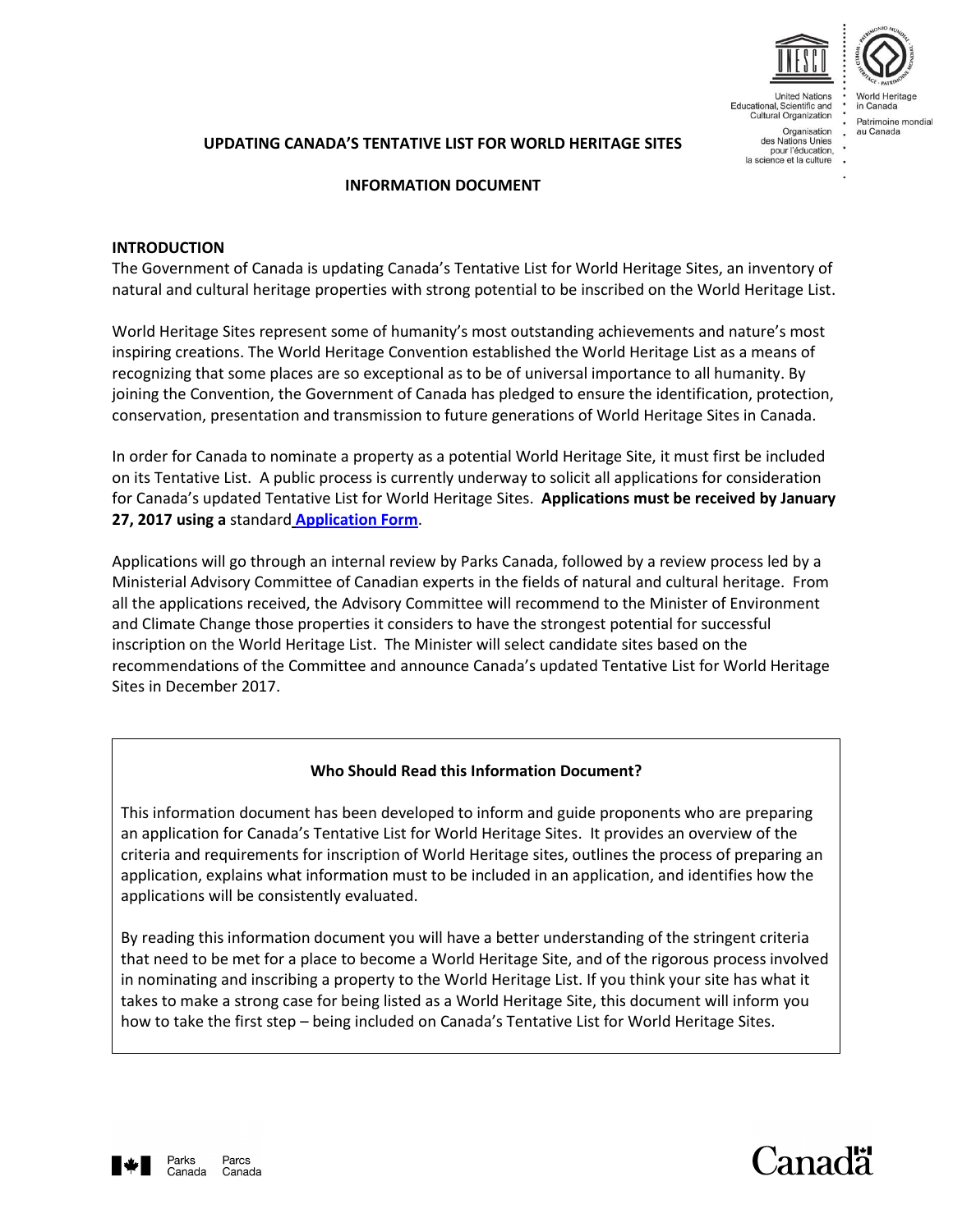## **1. THE WORLD HERITAGE CONVENTION AND THE WORLD HERITAGE LIST**

Through UNESCO's 1972 *[Convention Concerning the Protection of the World Cultural and Natural](http://whc.unesco.org/en/conventiontext/)  [Heritage](http://whc.unesco.org/en/conventiontext/) (*the World Heritage Convention*)*, the World Heritage Committee is tasked with objectively evaluating whether nominated sites, either natural or cultural (or a combination of the two), meet the stringent criteria to be considered for inclusion on the World Heritage List.

To date, 1052 sites of "Outstanding Universal Value" have been inscribed on the World Heritage List. Places as unique and diverse as the wilds of East Africa's Serengeti, the Pyramids of Egypt, the Persian Gardens in Iran, the Great Barrier Reef in Australia, the Baroque cathedrals of Latin America as well as Canada's Rocky Mountain Parks and the Landscape of Grand Pré are some of the special places and culturally defining sites around the globe that make up our world's heritage.

### **The World Heritage Convention in Canada**

There are currently 18 properties in Canada inscribed on the World Heritage List. By joining the Convention, Canada has pledged to care for these World Heritage Sites, and to avoid deliberate measures that could damage World Heritage in other countries.

The Parks Canada Agency is the lead agency for the implementation of the World Heritage Convention in Canada. Its responsibilities include facilitating Canada's participation in the business of the Convention, preparing and maintaining Canada's Tentative List, providing general guidance to Canadian World Heritage Site management authorities in regards to the application of the Convention to their properties, providing guidance to organizations responsible for preparing nomination dossiers, and coordinating communication between Canada and the World Heritage Centre for these purposes.

### **How Sites are Inscribed on the World Heritage List**

There is a four-stage process for a heritage property to become a World Heritage site. First, in order for a country to nominate a site as a potential World Heritage Site, it must be on its Tentative List. Second, a detailed nomination dossier is prepared by the proponent for the site according to the criteria and requirements outlined in the World Heritage Committee's [Operational Guidelines.](http://whc.unesco.org/en/guidelines/) Third, international experts from the World Heritage Committee's official advisory bodies evaluate the nomination. Finally, the World Heritage Committee makes a decision on the nomination.

After being selected for inclusion on the Tentative List, it is the responsibility of the proponent to prepare a nomination dossier. The process to prepare a nomination can be expected to take at least two years and usually takes longer. Based on recent Canadian experience, this involves the proponent dedicating full-time staff and considerable financial resources. Parks Canada staff are available to provide advice in the preparation of a nomination; financial assistance is not provided. After submission of the completed nomination, the evaluation, review and decision process takes approximately 18 months.

### **Managing a World Heritage Site**

There are both benefits and obligations associated with inscription of a property on the World Heritage List. The benefits of World Heritage Site designation are site-specific and depend on a range of factors. For example, they may include increased international recognition and tourism, enhanced local and national pride, and greater influence in land and resource planning.

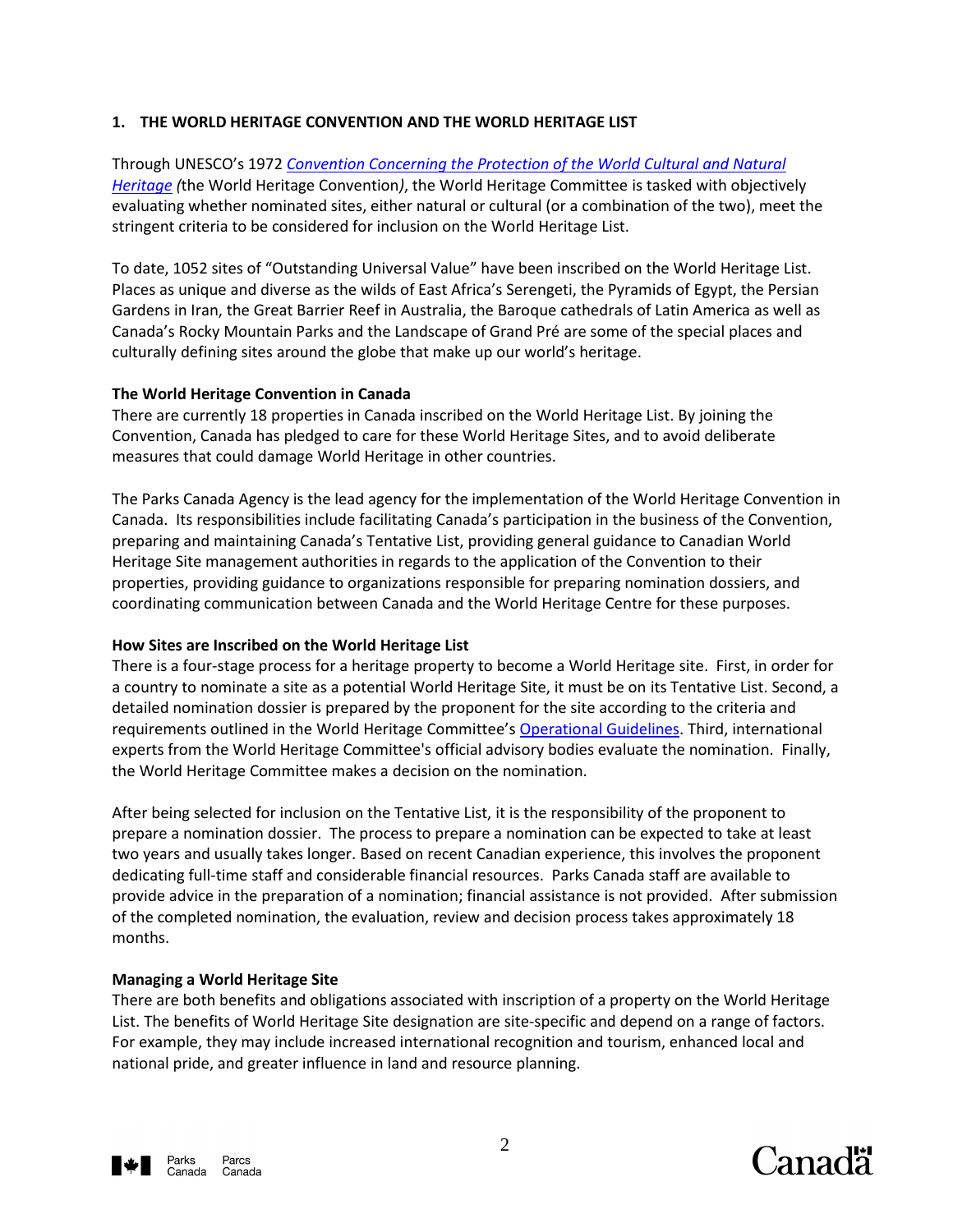Inscription carries responsibilities for the protection, preservation and transmission to future generations of the site's Outstanding Universal Value through proper protection and management actions, consistent with the high quality of management standards that were identified at the of inscription. Inscription also entails a range of ongoing reporting requirements, including voluntary reporting on projects that might affect the Outstanding Universal Value of the property, as well as regular reporting on the state of conservation of the property.

# **2. UPDATING CANADA's TENTATIVE LIST FOR WORLD HERITAGE SITES**

World Heritage Sites are, by definition, exceptional at the global scale. The process to update Canada's Tentative List will support the selection of properties with strong potential for inscription on the World Heritage List. A public process is being used to solicit all applications using a consistent template. The review of these applications will be based on a series of standard criteria by a Ministerial Advisory Committee of independent experts in the field of natural and cultural heritage.

Countries are encouraged to update their tentative lists every ten years, and are limited to nominating two sites per year from their tentative list for inscription on the World Heritage List. Therefore, the desired outcome of the update of Canada's Tentative List is the addition of up to ten new properties that have the potential to meet World Heritage criteria and requirements, enjoy broad local support, and are well positioned to prepare a nomination dossier over the next ten years.

## **The Process to Update the Tentative List**

The following process is being used to update Canada's Tentative List for World Heritage Sites:

# **Step 1 - Call for Applications (by January 27, 2017)**

All proponents of properties wishing to be considered for inclusion on Canada's Tentative List for World Heritage Sites must prepare an application using a standard **[Application Form](http://www.pc.gc.ca/eng/progs/spm-whs/sec06/a.aspx)** and submit it to Parks Canada. The closing date for applications is January 27, 2017.

# **Step 2 – Internal review of applications (February to April 2017)**

A thorough internal review of each application will be led by Parks Canada, according to standard review criteria. As part of the internal review process, Parks Canada officials will consult with relevant provincial and territorial natural and cultural heritage officials to discuss applications originating from their respective province or territory. The review will also consider whether the applicant has identified and engaged local Indigenous communities with asserted or confirmed rights to the property.

## **Step 3 – Review by Ministerial Advisory Committee (May to November 2017)**

An Advisory Committee of natural and cultural experts appointed by the Minister (following a meritbased selection process) will review all applications, together with the results of Parks Canada's internal review, and will recommend a list of properties to be included on Canada's updated Tentative List for World Heritage Sites for the Minister's approval.

# **Step 4 – Ministerial Decision and Announcement (December 2017)**

The Minister will consider the advice of the Ministerial Advisory Committee, deliberate on, and publicly announce Canada's updated Tentative List for World Heritage Sites.



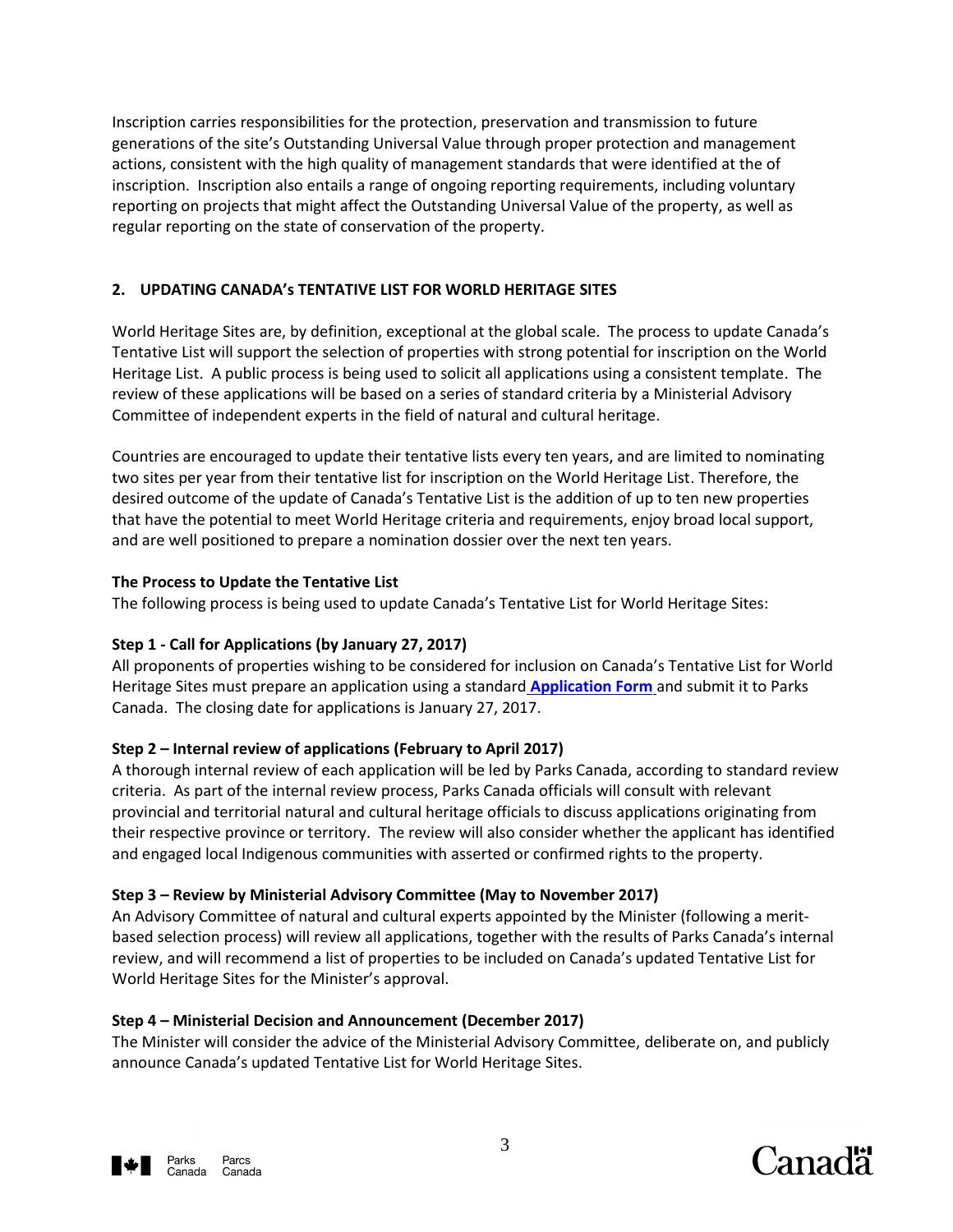## **3. CRITERIA AND REQUIREMENTS FOR INCLUSION ON THE WORLD HERITAGE LIST**

This section provides an overview of the criteria and requirements for inscription of a property on the World Heritage List. These requirements are prescribed in the *[Operational Guidelines for the](http://whc.unesco.org/en/guidelines/)  [Implementation of the World Heritage Convention](http://whc.unesco.org/en/guidelines/)*, which are crucial to understanding the way the World Heritage Convention works. In preparing your application, you should be in a position to describe how your property meets these requirements.



## **Outstanding Universal Value**

The concept of 'Outstanding Universal Value' underpins the World Heritage Convention. It is the touchstone for all inscribed properties. To be included on the World Heritage List, sites must be of Outstanding Universal Value (OUV), defined as follows:

*Outstanding Universal Value means cultural and/or natural significance which is so exceptional as to transcend national boundaries and to be of common importance for present and future generations of all humanity. As such, the permanent protection of this heritage is of the highest importance to the international community as a whole*.

For a property to be deemed to have Outstanding Universal Value, it must meet one or more of ten World Heritage criteria (see Annex I)*.*  Cultural World Heritage properties

## **Types of World Heritage Properties**

The Convention recognizes four types of World Heritage properties:

- **Cultural Heritage** Properties that meet one or more of criteria i-vi
- **Natural Heritage** Properties that meet one or more of criteria vii-x
- **Mixed Properties** Properties that meet one or more of criteria i-vi and of criteria vii-x
- **Cultural Landscapes** Cultural properties that meet one or more of the cultural heritage criteria, and that represent the "combined works of nature and man"

World Heritage properties are typically composed of one contiguous parcel of land in one country. There are however two exceptions. **Transboundary properties** involve properties that have been nominated on the territory of multiple States Parties with adjacent borders. **Serial properties** are properties that include several component parts, which together rather than individually are of Outstanding Universal Value.

meet one or more of six criteria; natural World Heritage properties meet one or more of four criteria; and mixed World Heritage properties meet at least one natural and one cultural criteria.



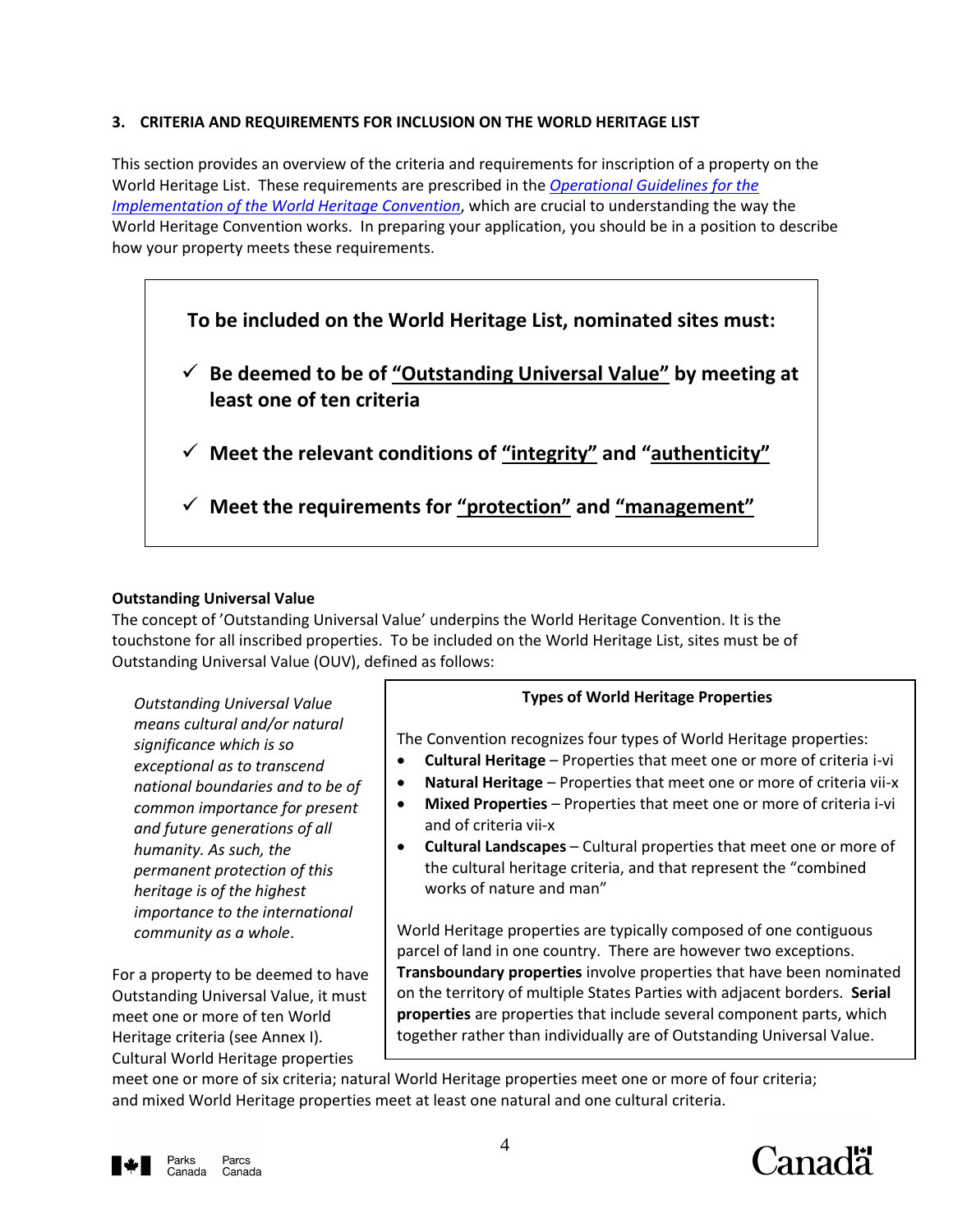## **Integrity and Authenticity**

In order for a property to be inscribed on the World Heritage List, it must be deemed to meet the conditions of "integrity" and "authenticity". Both natural and cultural properties must meet the condition of integrity, while cultural properties, alone, must also meet the condition of authenticity.

*Integrity is "a measure of the wholeness and intactness of the natural and/or cultural heritage and its attributes. Examining the conditions of integrity, requires assessing the extent to which the property:*

- *a. Includes all elements necessary to express its Outstanding Universal Value;*
- *b. Is of adequate size to ensure the complete representation of the features and processes which convey the property's significance;*
- *c. Suffers from adverse effects of development and/or neglect."*

Cultural properties must also meet the condition of "Authenticity".

*Authenticity describes the ability of a cultural property to convey its historical significance to a contemporary world. This significance is expressed through physical and intangible features and attributes that exist currently as a result of both the original creation of the property and its subsequent modification or change over time.* 

Nominated properties meet the condition of authenticity if the features and attributes of the property are judged to truthfully and credibly express the OUV ascribed to the property. "Genuine", "real", "truthful", and "credible" are the words that are most often used in discussions, documents and academic literature related to the World Heritage Committee's use of the concept of "authenticity". In other words, demonstrating the authenticity of the property is to answer the question "can you see, in the property, the original intent of those who were responsible for building, developing and using the property over time?"

## **Protection and Management**

Before the World Heritage Committee will inscribe a property on the World Heritage List, it must be confident that the property will be effectively protected and managed in perpetuity. World Heritage properties must have adequate long-term legislative, regulatory, institutional and/or traditional protection and management to ensure their safeguarding, including delineated boundaries. World Heritage properties must have an appropriate management plan or other documented management system which specifies how the OUV of a property should be protected, presented and transmitted to future generations, preferably through participatory means.

## **4. INDIGENOUS, COMMUNITY AND PROVINCIAL/TERRITORIAL GOVERNMENT ENGAGEMENT AND SUPPORT**

A critical requirement of any successful nomination, and indeed of the overall management of a World Heritage Site, is the effective involvement of the local community associated with the site.

Applicants are expected to identify and engage local Indigenous communities in the development of their application in instances where the site is located on traditional territory (asserted or confirmed), with a view towards ensuring their support for the application. Please contact Parks Canada if you



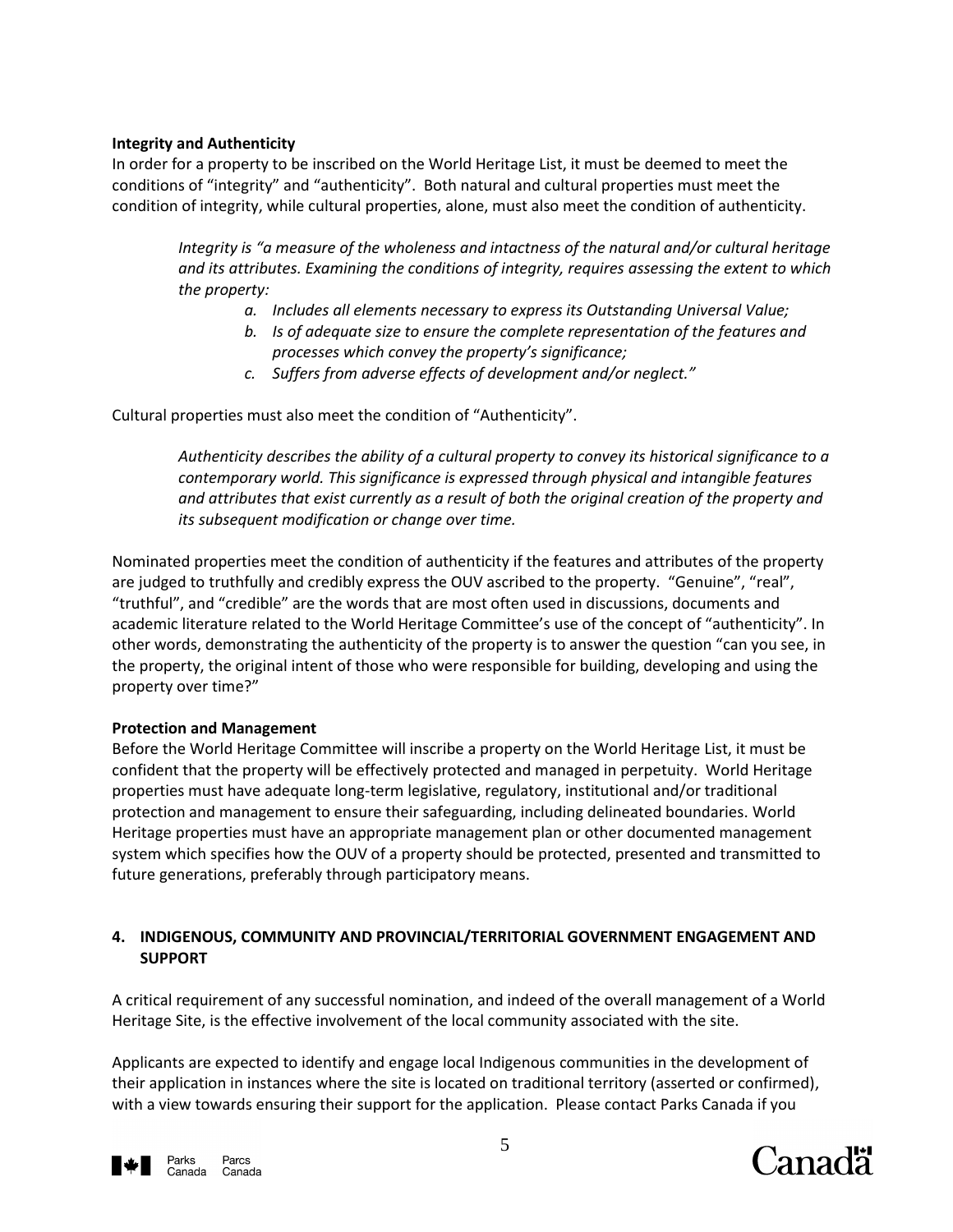require assistance in identifying whether the site is located on traditional territory (asserted or confirmed). In the course of these discussions, applicants should:

- Make the appropriate Indigenous community(ies) aware of the proposal to advance the site for consideration for Canada's Tentative List and ensure they understand the process;
- Ascertain if there are any issues and/or concerns associated with the areas being proposed for the Tentative List and document what measures have been taken towards the understanding of these issues and/or concerns;
- Inquire if they support the application; and,
- Should they support the application, determine how the Indigenous community(ies) would like to be involved.

The applicant should clearly document these discussions, and maintain and update their documentation over the course of the discussions.

As part of the review of applications and selection of sites for inclusion on Canada's updated Tentative List, Parks Canada may follow-up directly with local Indigenous communities at select sites and request confirmation of their support for inclusion on the Tentative List.

Demonstration of local community engagement and support is essential to the successful inscription of a property on the World Heritage List. As part of the process of preparing a Tentative List application, applicants are requested to indicate the extent of community and stakeholder support and engagement. Applicants should consider including letters of support from community interests groups and stakeholders with their application.

Applicants can provide Parks Canada with information regarding Indigenous, community and stakeholder engagement and support up until April 30, 2017.

Provincial and territorial governments play an important role in the conservation and commemoration of Canada's natural and cultural heritage. They also administer legislation that supports the protection of heritage places. It is suggested that applicants contact their relevant provincial / territorial parks or heritage department to discuss the development of their application.



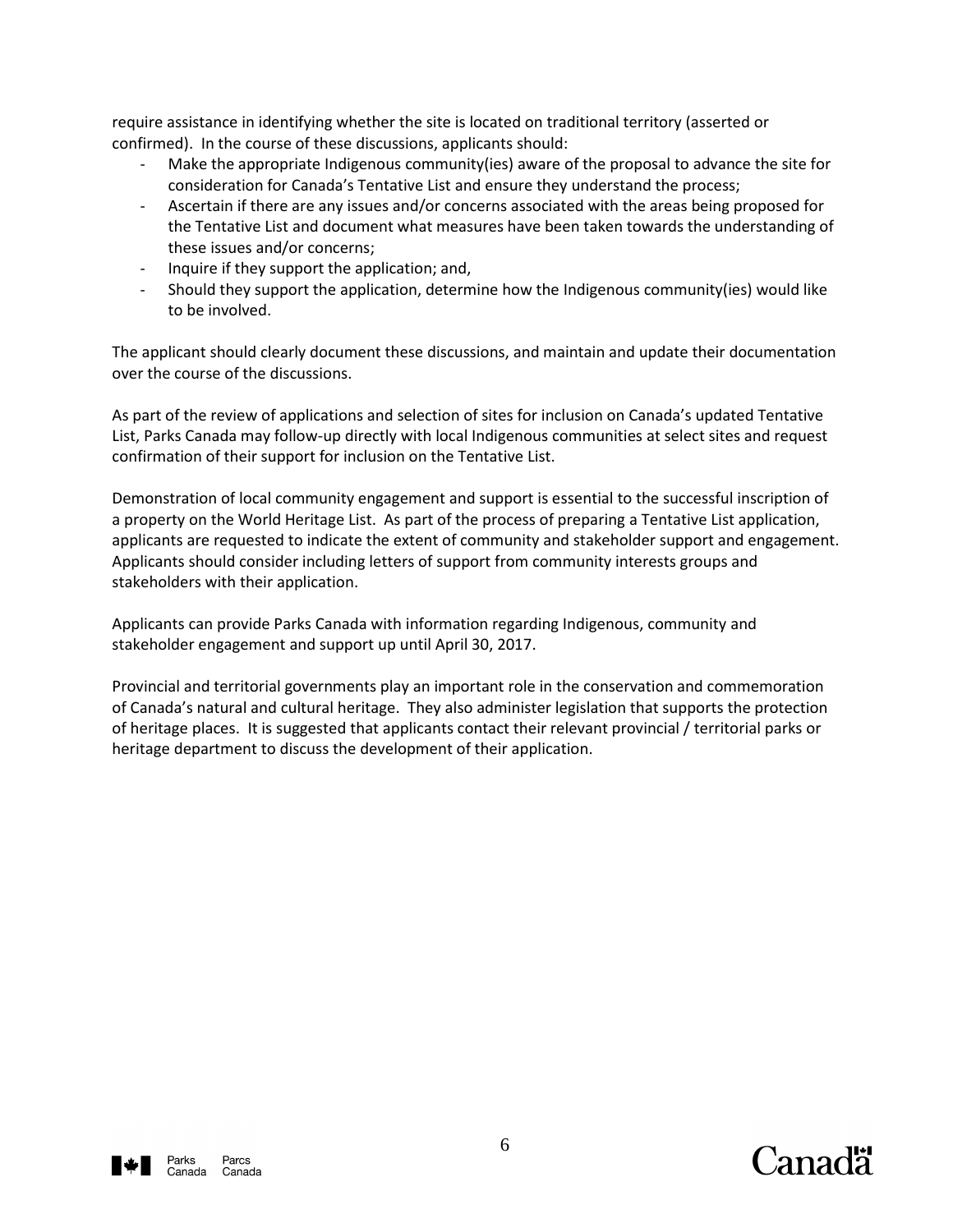### **5. PREPARING AN APPLICATION FOR CANADA'S TENTATIVE LIST FOR WORLD HERITAGE SITES**

If you or your group believe that you have a proposal for a natural or cultural heritage site that ought to be considered for listing as a World Heritage Site, you are invited to fill out an application.

All applications must be prepared using the standard **[Application Form](http://www.pc.gc.ca/eng/progs/spm-whs/sec06/a.aspx)**. This will involve providing a concise overview of how the property meets the World Heritage criteria and requirements, a summary of local support for the application, and a preliminary indication of how the proponent would organize themselves for the development of a full nomination for inscription of a World Heritage property within the next ten years.

Applications can include a limited number of additional support materials (e.g. studies, reports) beyond the completed application form. Please help ensure that the review of your application focusses on directly relevant materials that support the justification made in your application for inclusion on the Tentative List. All supporting materials should be referenced in the appropriate section of your application form; please identify the specific pages within the supporting materials that are critical to substantiating the relevance of the application.

### **Criteria and Requirements for Evaluating Applications for Canada's Tentative List**

All applications will be reviewed consistently according to the contents of the Application Form.

A primary means by which your application will be evaluated will be its clear illustration of how the property demonstrates potential Outstanding Universal Value (Sections 3A and 3B of the Application Form), with reference to the applicable criteria (see Annex I). In defining the potential Outstanding Universal Value of the property, you are essentially describing the core argument for its inclusion on the World Heritage list, and as such the rationale for the property to be included on Canada's Tentative List.

Section 3F of the Application Form focusses on whether the property addresses a particular gap or under-represented area on the World Heritage List. The World Heritage Committee seeks to ensure a representative, balanced and credible World Heritage List. Applicants should strive to demonstrate whether and how their proposed property supports a balanced and representative World Heritage List. This is not a requirement, but can help substantiate an application. Note that Parks Canada is preparing environmental scans of natural, cultural and Indigenous heritage that will identify potential gaps or under-represented areas or themes of interest to Canada. Summaries of these environmental scans will be made available in September 2016 on [Parks Canada's website](http://www.pc.gc.ca/eng/progs/spm-whs/sec06/f.aspx).



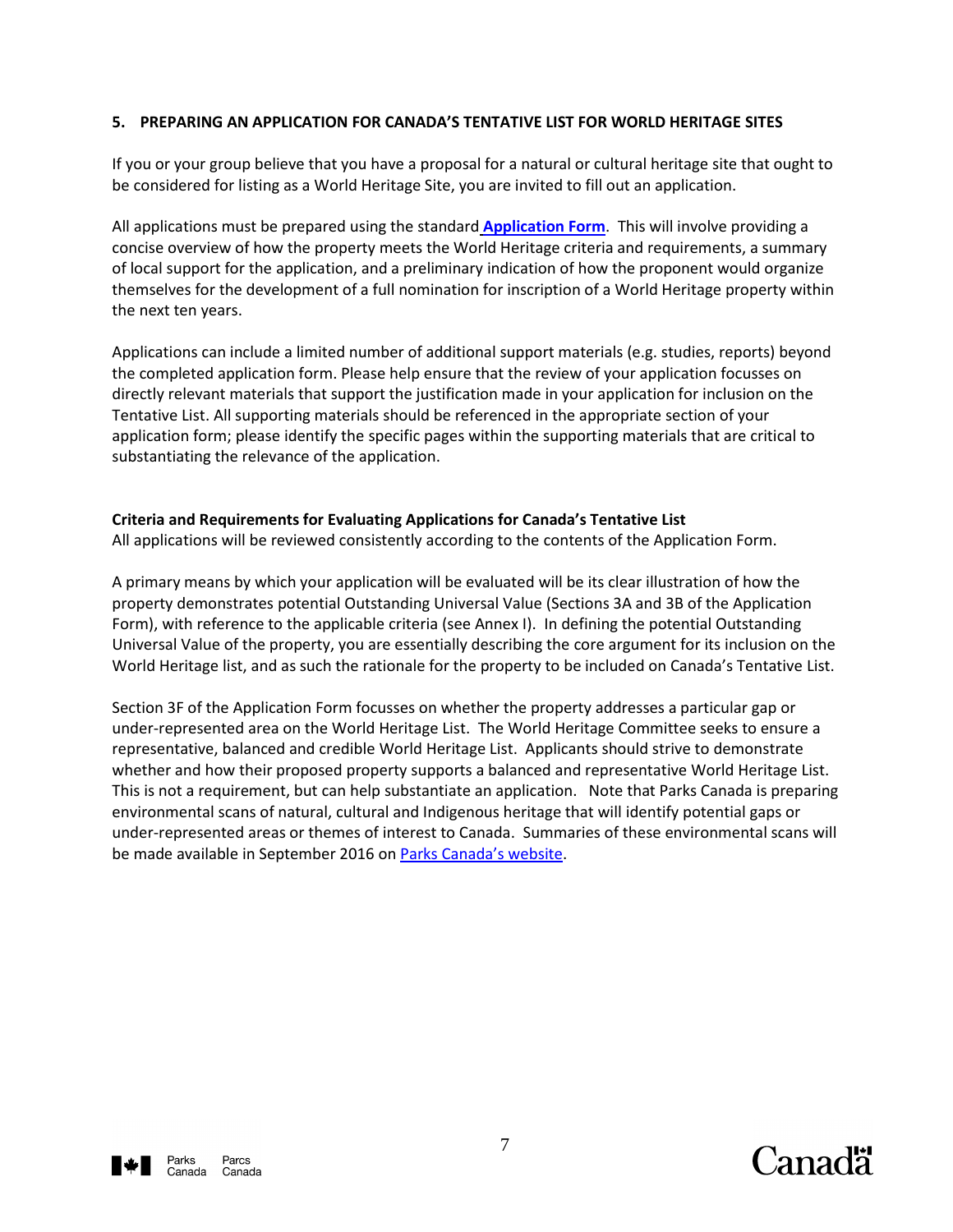## **6. SITES ON CANADA'S EXISTING TENTATIVE LIST AND MODIFICATIONS TO EXISTING CANADIAN WORLD HERITAGE SITES**

Canada's current Tentative List for World Heritage Sites includes six sites that have not yet been inscribed on the World Heritage List. As part of the process to update Canada's Tentative List, Parks Canada will inquire with the proponents of these sites as to their interest in remaining on Canada's Tentative List and their commitment to bringing forward a nomination for consideration over the next ten years. Responses from the proponents will be brought forward for consideration by the Ministerial Advisory Committee.

Modifications to existing Canadian World Heritage properties are not being considered through the process of updating Canada's Tentative List. Separate World Heritage processes are in place to support boundary extensions and consideration of additional inscription criteria. Site managers wishing to consider modifications to their World Heritage Site are invited to contact Parks Canada directly to discuss this matter.

### **7. FOR FURTHER INFORMATION**

Parks Canada officials are available to answer your questions regarding the update of Canada's Tentative List. Please contact them at [tentativelist@pc.gc.ca](mailto:tentativelist@pc.gc.ca) or 1-866-862-3378.

Parks Canada officials will be in a position to respond to inquiries regarding:

- The process of updating Canada's Tentative List
- World Heritage criteria, requirements and processes
- Helping to ensure that your application includes all the relevant information

Parks Canada officials are not in a position to:

- Help in the writing of your application
- Advise you on the contents of your application, or the likelihood of its success

At your request, Parks Canada will review applications received by December 16, 2016 and provide guidance as whether the information is complete by January 06, 2017.

A series of resource materials that you may wish to consult in the development of your application can be found on [Parks Canada](http://www.pc.gc.ca/eng/progs/spm-whs/sec06/f.aspx)'s website.

### **8. WHERE AND HOW TO SUBMIT APPLICATIONS**

Applications are available at: Application Form – [Canada's Tentative List for World Heritage Sites](http://www.pc.gc.ca/eng/progs/spm-whs/sec06/a.aspx)

Applications must be submitted by January 27, 2017.



Canadä